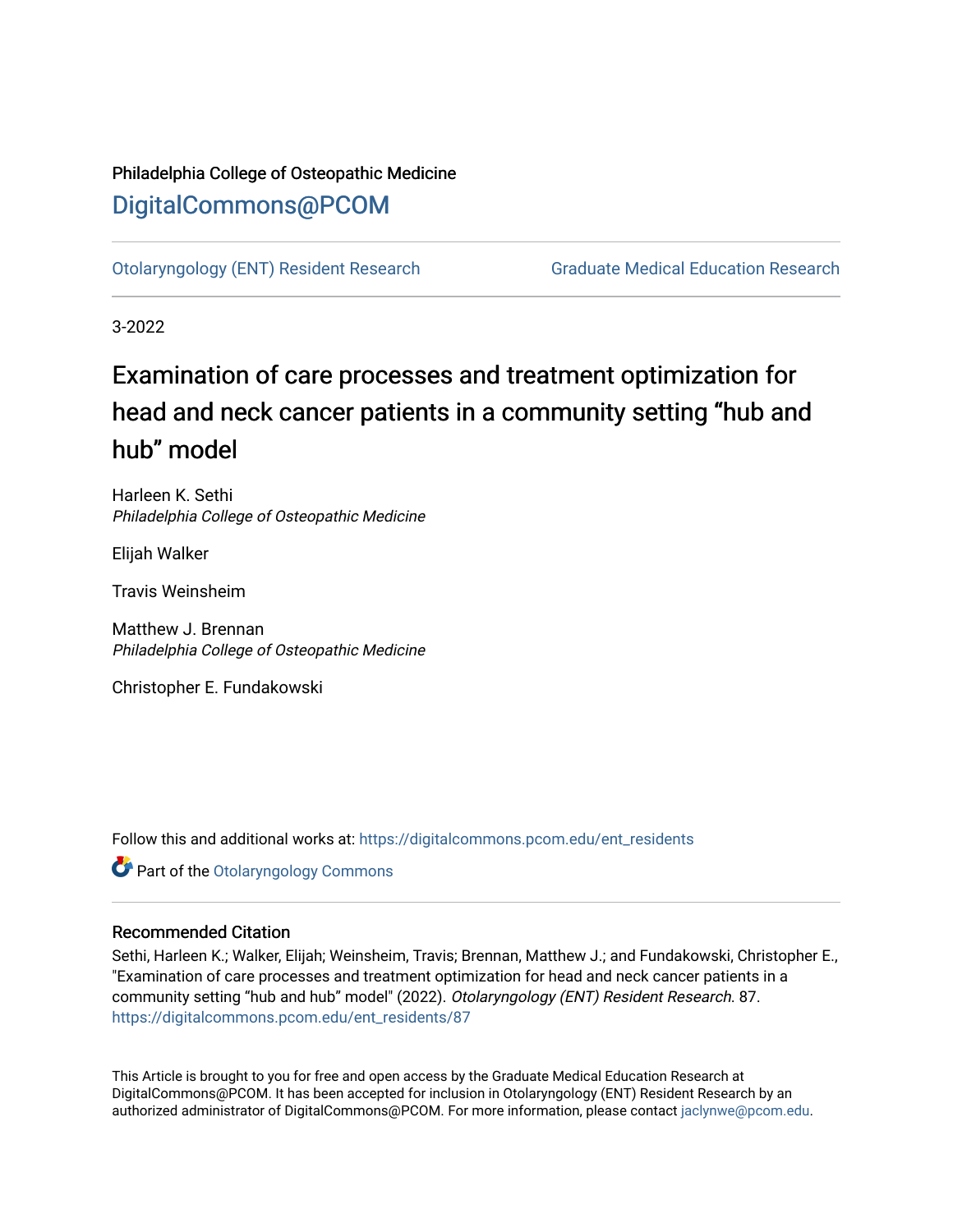DOI: 10.1002/wjo2.14

#### REVIEW ARTICLE

# Examination of care processes and treatment optimization for head and neck cancer patients in a community setting "hub and hub" model

Harleen K. Sethi<sup>1,2</sup> | Elijah Walker<sup>3</sup> | Travis Weinsheim<sup>1,2</sup> Matthew J. Brennan<sup>1,2</sup> | Christopher E. Fundakowski<sup>1,4</sup>

1 Department of Otolaryngology‐Head and Neck Surgery, Sidney Kimmel Cancer Center at Abington—Jefferson Health, Willow Grove, Pennsylvania, USA

2 Department of Otolaryngology‐Head and Neck Surgery, Philadelphia College of Osteopathic Medicine, Philadelphia, Pennsylvania, USA

<sup>3</sup>College of Applied Health Science, University of Illinois at Urbana‐Champaign, Urbana, Illinois, USA

4 Department of Otolaryngology‐Head and Neck Surgery, Thomas Jefferson University Hospital, Philadelphia, Pennsylvania, USA

#### Correspondence

Christopher E. Fundakowski, Department of Otolaryngology‐Head and Neck Surgery, Sidney Kimmel Cancer Center at Abington– Jefferson Health, Asplundh Cancer Pavilion, 3941 Commerce Ave, Willow Grove, PA 19090, USA.

Email: [Christopher.Fundakowski@](mailto:Christopher.Fundakowski@jefferson.edu) [jefferson.edu](mailto:Christopher.Fundakowski@jefferson.edu)

## Abstract

Objective: To examine referral pattern, the timing of diagnostic/staging processes, and treatment initiation for new head and neck cancer patients in a community setting.

Methods: Patients with a newly diagnosed previously untreated diagnosis of head neck cancer managed at Asplundh Cancer Pavilion/Abington Memorial Hospital from October 2018 to March 2020. Source of referral and preceding workup were examined as well as intervals between initial head and neck consult and various timepoints of treatment initiation.

Results: One hundred and five patients were included in the study. The primary referral sources were external general otolaryngology (56.3%). Oral surgery and dermatology obtained tissue biopsy approximately 80% of the time before referral. The average time from the ordering of initial staging positron emission tomography/ computed tomography to finalized results was 14 days (range: 10–25 days). Patients referred from dermatology and oral surgery were more likely to require single modality care, namely definitive surgical management. Time to treatment initiation average was 37 days (range: 29–41 days). Patients with longer treatment times noted significantly higher times to both radiation and medical oncology consults (48.42 vs. 18.13 days; P < 0.001).

Conclusions: No notable differences in treatment initiation times were identified based on referral source or extent of workup performed before head/neck surgery consult. It appears the largest opportunities for improvement in terms of reducing overall treatment length exist in the optimization of radiation initiation time.

#### **KEYWORDS**

head and neck cancer, package time, referral source, time to treatment initiation, total treatment length

#### Highlight

• Head/neck cancer, treatment initiation.

This is an open access article under the terms of the [Creative Commons Attribution](http://creativecommons.org/licenses/by-nc-nd/4.0/)-NonCommercial-NoDerivs License, which permits use and distribution in any medium, provided the original work is properly cited, the use is non‐commercial and no modifications or adaptations are made. © 2022 The Authors. World Journal of Otorhinolaryngology‐Head and Neck Surgery published by John Wiley & Sons, Ltd on behalf of Chinese Medical Association.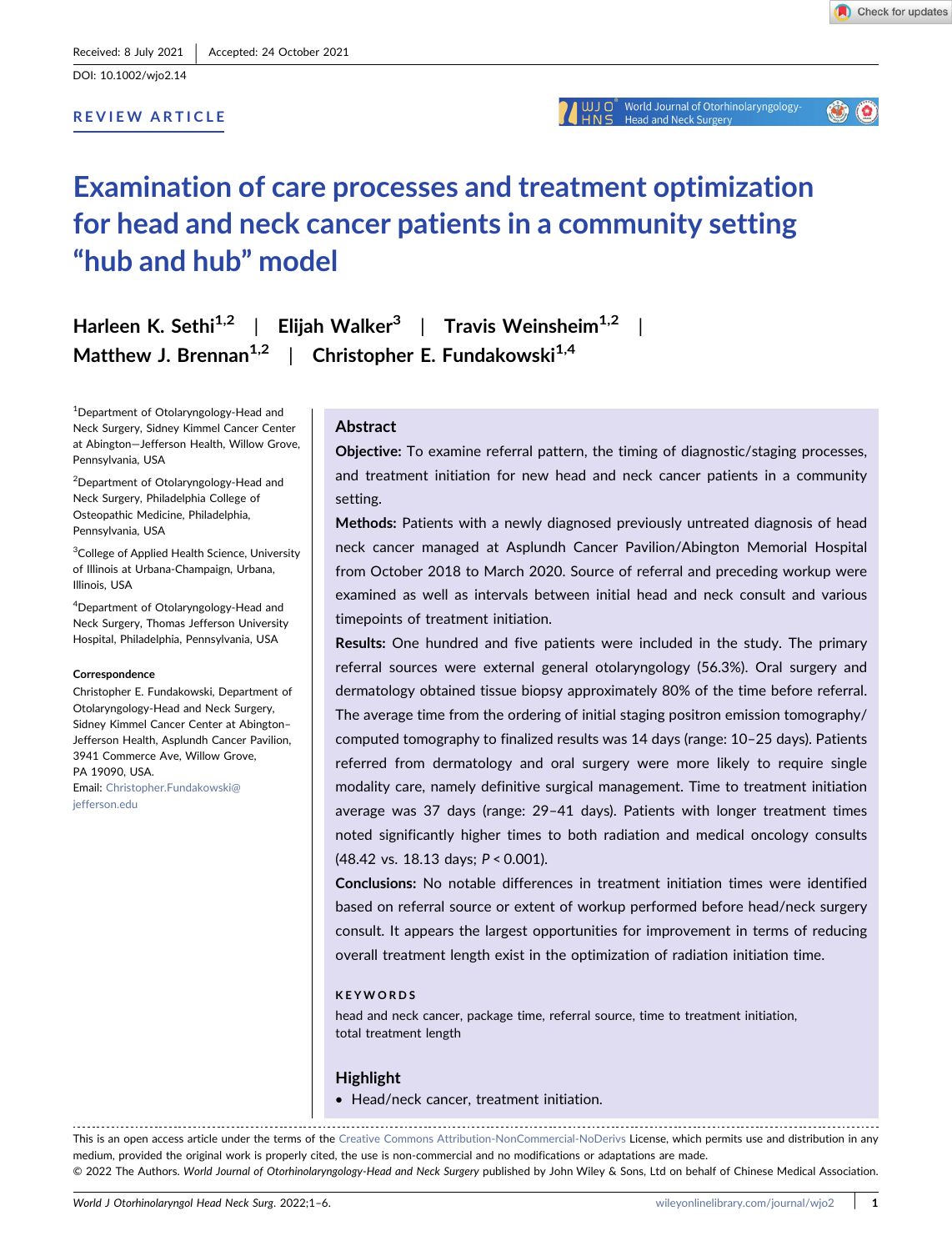# INTRODUCTION

Head and neck squamous cell carcinoma (HNSCC) and primary head and neck salivary malignancies are typically aggressive malignancies that remain comparatively understudied.<sup>1,2</sup> Treatment algorithms for institutions are commonly modeled after the National Comprehensive Cancer Network guidelines but this cohort has been historically challenging with known disparities in both treatment and clinical outcomes. $3-7$  Given the myriad of potential issues which may occur before, during, or after treatment which can be related to items such as speech, swallowing, disfigurement, malnutrition, tobacco/alcohol cessation, transportation, and/or financial concerns, a multidisciplinary team approach has been associated with improved clinical outcomes and is now commonplace at the majority of tertiary centers.<sup>8</sup>

Optimal time to treatment initiation (TTI) has been a focus of investigation in head and neck cancer with several studies noting detrimental effects on overall survival (OS) if treatment was not initiated promptly. $9,10$  The impact of total package time for HNSCC patients has been evaluated with meta‐analysis noting a reduction in package time to benefit locoregional control and  $OS^{9,11,12}$  While diagnosis to treatment initiation time, overall treatment package time, and timely initiation of adjuvant therapy are noted to be associated with survival there is considerable heterogenicity with what is considered the definition of delay in treatment initiation or prolonged package time.

Given the importance of timely treatment initiation, additional studies examining optimization of initiation, barriers, and causes of delay are warranted in this population. When changes are implemented in the delivery of cancer care within a health system, additional investigation is warranted to evaluate for the impact of those changes on the initiation and overall outcomes. As health systems further integrate care models, the impact on cancer care has not been well described. Two models which have been developed to increase horizontal and vertical integration of patients and providers within a health care system; the "hub and spoke" models (designed to redirect and centralize patients for care) and the "hub and hub" model (designed to expand health system footprint while developing multiple tertiary and quaternary care sites). $^{13}$  $^{13}$  $^{13}$ Baseline descriptive studies are lacking which examine the impact of these models on treatment delivery as it relates to efficiency, cost, treatment initiation and package time, and detailed clinical outcomes. $13-15$  This study aims to examine the clinical processes at a newly developed community‐based clinical site for head and neck cancer treatment, an example of a "hub and hub" model, at Sidney Kimmel Cancer Center at Thomas Jefferson University.

#### METHODS

Internal institutional review board approval through Thomas Jefferson University was obtained before the onset of this investigation (Control 20E.437). This study was a retrospective chart review of patients between October 2018 and March 2020 who were assigned a diagnosis of head and neck cancer and treated at Asplundh Cancer Pavilion/Abington Memorial Hospital, a community‐based division of the Sidney

Kimmel Cancer Center at Abington—Jefferson Health. Abington Memorial Hospital has 665 beds, is a level—2 trauma center, had Magnet designation, and has approximately 30,000 inpatient admissions, and 500,000 outpatient visits annually. Radiation oncology, medical oncology, cytology/pathology, speech pathology, nutritionist, lymphedema therapist, and social work are located on site with the head and neck surgery clinic. Hundred percent of new cancer cases are presented at multidisciplinary tumor board.

During the initial chart review, 155 patients evaluated by the primary investigator (PI) for a new diagnosis of head and neck cancer were identified. The following patients were excluded: those with incomplete records regarding treatment, those who received therapy without curative intent, diagnoses of thyroid cancer or lymphoma, and those who sought definitive therapy external to the health system. Onehundred and five patients met inclusion criteria. Demographics and clinical pathologic staging data were obtained and assigned according to the American Joint Commission on Cancer (Edition 8) staging system.

Given one of the goals of this study was to examine the patient source and referral patterns at a new community location, patients were subdivided into groups based on the type of referring provider and whether biopsy and/or staging scans had been completed before referral to head and neck surgery. In all cases in this study, the PI (head/neck surgeon) was the first member of the multidisciplinary team at Abington-Jefferson to evaluate the patient. This not only reflected typical patient flow but also allowed for further evaluation of time to consult with additional providers such as medical and radiation oncology. After the initial head/neck surgery evaluation, length of time was recorded for various clinical processes such as, from biopsy to finalized pathology, from pathologic diagnosis to positron emission tomography (PET) scan, from head neck surgeon evaluation to radiation/medical oncology consult, from surgery consult to definitive OR intervention, TTI, and package time.

Descriptive statistics were used to analyze demographic data in this study. Continuous variables were analyzed for normalcy, with t-tests and analysis of variance were used for normative data.  $\chi^2$  Analysis was used for categorical variables. Logistic and linear regressions were used to determine whether referral source, biopsy performed at outside location, or PET scan ordered before first visit with the PI affected time interval to initiation of treatment. Multivariate regression analysis was used to identify potential confounding variables such as age, ethnicity, gender. Statistical significance was defined as  $p < 0.05$ .

### RESULTS

One hundred and five patients were included in the study. A total of 94.8% of patients identified as Caucasian while 4.2% identified as African American and 1.0% Asian (Table [1\)](#page-3-0). Oropharyngeal neoplasms comprised the largest percentage of treated lesions (34.4%) followed by oral cavity lesions (22.9%) and cutaneous lesions (19.8%). Table [1](#page-3-0) also reflects various histologies within the cohort and treatment modalities. Referral source data were available on 91%  $(n = 96)$  of patients, and five main referral pathways emerged: primary care provider, oral surgeon, otolaryngologist, dermatologist, and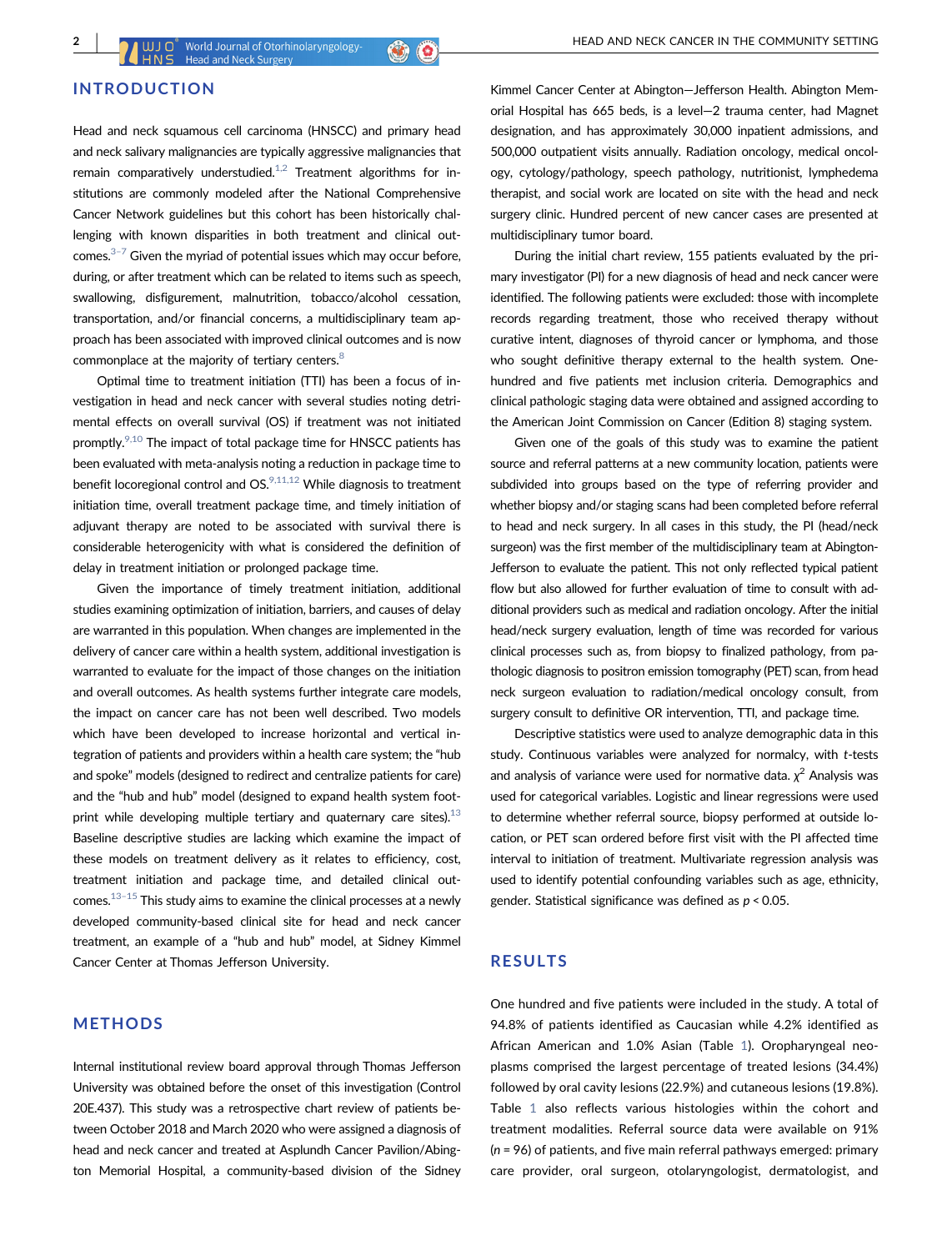<span id="page-3-0"></span>

| <b>TABLE 1</b>       |  | Referral source, demographics, subsite, |  |
|----------------------|--|-----------------------------------------|--|
| histology $(n = 96)$ |  |                                         |  |

| <b>Characteristics</b>   | Frequency                | Percent (%) |
|--------------------------|--------------------------|-------------|
| Referral source          |                          |             |
| Primary care provider    | 20                       | 20.8        |
| Otolaryngologist         | 54                       | 56.3        |
| Oral surgeon             | 9                        | 9.4         |
| Dermatologist            | 6                        | 6.3         |
| Other provider           | 7                        | 7.3         |
| Race                     |                          |             |
| Caucasian                | 91                       | 94.8        |
| African American         | $\overline{4}$           | 4.2         |
| Asian                    | $\mathbf{1}$             | 1.0         |
| Site                     |                          |             |
| Oral cavity              | 22                       | 22.9        |
| Oropharynx               | 33                       | 34.4        |
| Larynx                   | 10                       | 10.4        |
| Hypopharynx              | 5                        | 5.2         |
| Skin                     | 19                       | 19.8        |
| Salivary gland           | $\overline{\mathcal{L}}$ | 4.2         |
| Other                    | 3                        | 3.1         |
| Histology                |                          |             |
| Mucosal SCCA             | 71                       | 74.0        |
| Cutaneous SCCA           | 9                        | 9.4         |
| Melanoma                 | $\overline{4}$           | 4.2         |
| <b>BCC</b>               | 8                        | 8.3         |
| Carcinoma ex pleomorphic | $\mathbf{1}$             | 1.0         |
| Mucoepidermoid           | $\overline{2}$           | 2.1         |
| Adenoid cystic           | $\mathbf{1}$             | 1.0         |

Abbreviations: BCC, basal cell carcinoma; SCCA, squamous cell carcinoma.

other (included external medical and radiation oncologist). The primary referral sources were external general otolaryngology (56.3%), followed by the primary care provider (20.8%).

As would be expected, the majority of dermatology referrals were skin malignancies, and the majority of oral surgery referrals were oral cavity carcinomas. Oral surgery and dermatology obtained tissue biopsy approximately 80% of the time before referral. In both otolaryngology and primary care referrals, the oropharynx was the most common subsite, 35.2% and 55.0%, respectively (Table [2](#page-4-0)). Referring otolaryngologists obtained tissue diagnosis of malignancy 50.0% of the time before referral, compared to primary care referrals which had biopsy confirmation 35.0% of the time. When a biopsy was needed for tissue diagnosis at the time of consult, the average time from biopsy to finalized pathology was 4 days. No dermatologist

or oral surgeon had obtained a staging PET/computed tomography (CT) before referral. Biopsy‐proven patients referred from primary care were twice as likely to have a staging PET/CT already performed compared to patients referred from otolaryngology. The average time from ordering of initial staging PET/CT to finalized results was 14 days (range: 10–25 days).

Patients referred from dermatology and oral surgery were more likely to require single modality care, namely definitive surgical management, approximately 80% of the time (Table [2](#page-4-0)). TTI average was 37 days (range: 29–41 days; Table [3\)](#page-4-1). Patients from primary care and otolaryngology referrals were more likely to require either nonsurgical or multimodality treatment, and this is reflected in increased comparative package and total treatment times (Table [3\)](#page-4-1). Forty‐nine percent of patients had a total treatment length greater than 100 days. This cohort included patients who underwent definitive nonsurgical management and patients requiring adjuvant therapy. Those with longer treatment times saw significantly higher times to both radiation and medical oncology consults (48.42 vs. 18.13 days; P < 0.001). For those who underwent definitive radiation therapy, those with treatment times greater than 100 days had an average time from head/ neck consult to radiation oncology of 51.30 days compared to 15.05 days ( $P < 0.001$ ). For patients who received adjuvant therapy those with treatment time over 100 days averaged 47.39 days from head/ neck consult to radiation consult compared to 29.80 days ( $P = 0.026$ ). Time to medical oncology consult for those with prolonged treatment time was 45.06 versus 12.78 days (P < 0.001).

#### **DISCUSSION**

This investigation provides novel insight into the referral and case distribution as well as treatment initiation patterns at a newly developed community‐based academic‐affiliated multidisciplinary head/neck oncology practice. Development of this practice and others like it is of particular relevance in terms of incorporation into both current and future healthcare delivery models which are both patient-centric in terms of location and further horizontally integrated. This practice functions as a "hub and hub" model within the Jefferson Health Enterprise which allows patients to undergo complex tertiary and quaternary level oncologic care locally and eliminate redirection to a single centralized point of care.

This study also examines in detail the average length of time associated with various clinical processes such as staging scans, pathology, OR scheduling, and other subspecialist referrals. When evaluating new patients based on the type of referrer in this particular cohort, one can see that for dermatology and oral surgery, these cases were typically managed definitively with surgery, and thus will inherently have shorter overall treatment times. This is opposed to primary care and otolaryngology referrals which more often received either definitive radiation/chemoradiation, or adjuvant therapy, and this will impact both package and overall treatment time. As a result, a direct comparison of the package and overall treatment times in this cohort is not significant, but meaningful information can be garnered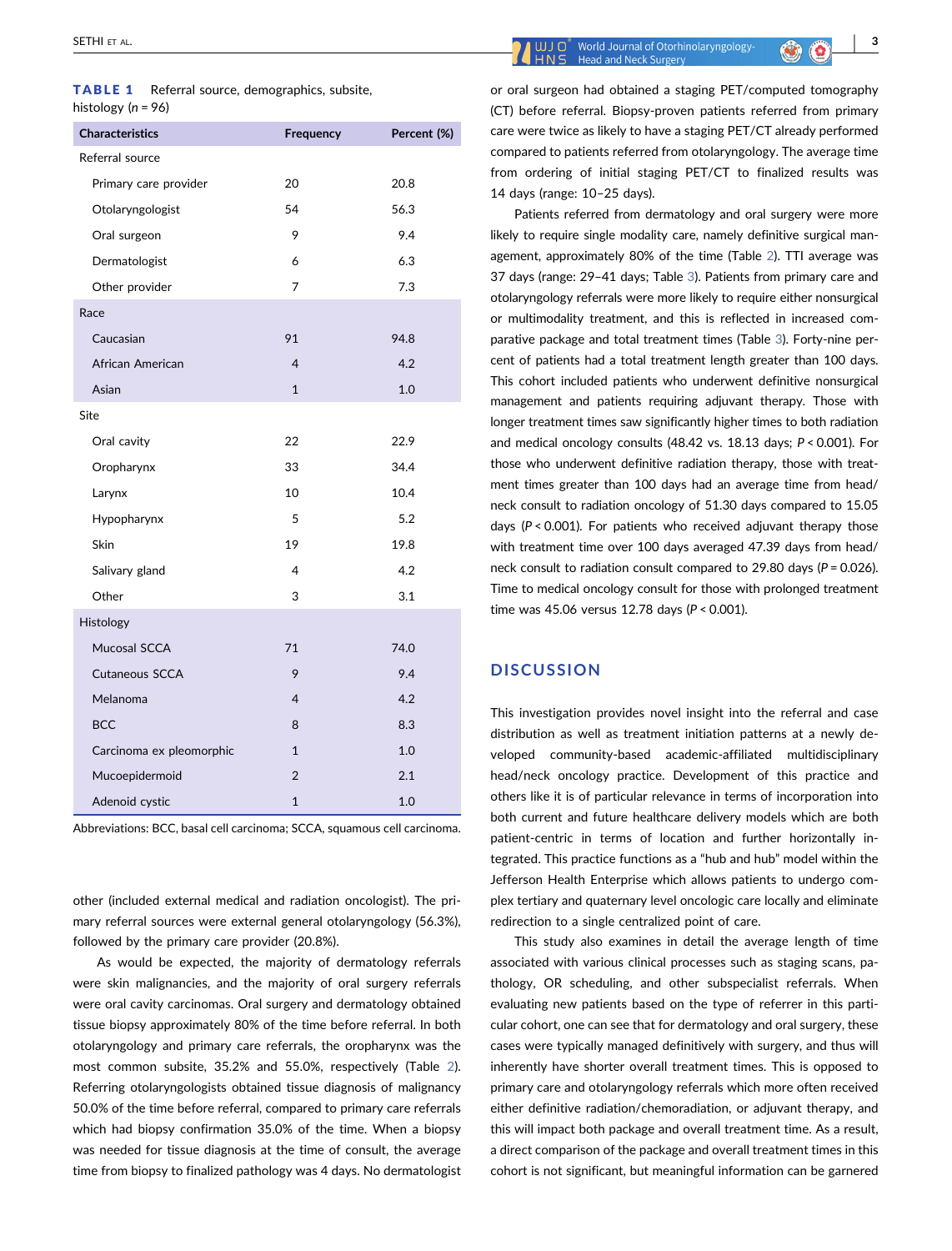<span id="page-4-0"></span>

|  | <b>TABLE 2</b> Primary tumor subsite and prior workup based on referral source (n [%]) |  |  |  |  |  |  |  |  |
|--|----------------------------------------------------------------------------------------|--|--|--|--|--|--|--|--|
|--|----------------------------------------------------------------------------------------|--|--|--|--|--|--|--|--|

|                                    | Referral source $(n = 96)$ |            |                     |             |                     |  |  |
|------------------------------------|----------------------------|------------|---------------------|-------------|---------------------|--|--|
| <b>Characteristics</b>             | <b>PCP</b>                 | <b>OTO</b> | <b>OMFS</b>         | <b>Derm</b> | Other               |  |  |
| Biopsy before referral             |                            |            |                     |             |                     |  |  |
| No                                 | 13 (65.0)                  | 27 (50.0)  | 2(22.2)             | 1(16.7)     | 2(28.6)             |  |  |
| Yes                                | 7(35.0)                    | 27 (50.0)  | 7(77.8)             | 5(83.3)     | 5(81.4)             |  |  |
| PET before referral                |                            |            |                     |             |                     |  |  |
| No                                 | 14 (70.0)                  | 47 (87.0)  | 9(100.0)            | 6(100.0)    | 6(85.7)             |  |  |
| Yes                                | 6(30.0)                    | 7(13.0)    | $\mathbf 0$         | $\mathbf 0$ | 1(14.3)             |  |  |
| Primary site                       |                            |            |                     |             |                     |  |  |
| Oral cavity                        | 3(15.0)                    | 9(16.7)    | 8 (88.9)            | $\mathbf 0$ | 2(28.6)             |  |  |
| Oropharynx                         | 11 (55.0)                  | 19 (35.2)  | 1(11.1)             | 0           | 2(28.6)             |  |  |
| Larynx                             | 3(15.0)                    | 7(13.0)    | $\mathsf{O}\xspace$ | 0           | $\mathsf{O}$        |  |  |
| Hypopharynx                        | $\mathsf{O}\xspace$        | 5(9.3)     | $\mathsf{O}\xspace$ | 0           | 0                   |  |  |
| Skin                               | 1(5.0)                     | 11 (20.3)  | $\mathsf{O}\xspace$ | 5(83.3)     | 2(28.6)             |  |  |
| Salivary                           | 2(10.0)                    | 0          | 0                   | 1(16.7)     | 1(14.2)             |  |  |
| Other                              | $\mathsf 0$                | 3(5.5)     | 0                   | 0           | $\mathsf{O}\xspace$ |  |  |
| Treatment modality                 |                            |            |                     |             |                     |  |  |
| Surgery                            | 2(16.7)                    | 10 (21.7)  | 7(77.8)             | 5(83.3)     | 1(14.3)             |  |  |
| Radiation                          | $\mathbf 0$                | 7(15.2)    | $\mathsf{O}\xspace$ | $\mathbf 0$ | 1(14.3)             |  |  |
| Radiation + chemotherapy           | 2(16.7)                    | 15 (32.6)  | 1(11.1)             | $\mathsf 0$ | 2(28.6)             |  |  |
| Surgery + radiation                | 7(58.3)                    | 9(19.6)    | 1(11.1)             | 1(16.7)     | 2(28.6)             |  |  |
| Surgery + radiation + chemotherapy | 1(8.3)                     | 4(8.7)     | $\mathbf 0$         | $\mathbf 0$ | 1(14.3)             |  |  |
| Immunotherapy + surgery            | $\mathsf{O}\xspace$        | 1(2.2)     | $\pmb{0}$           | $\mathbf 0$ | 0                   |  |  |

Abbreviations: Derm, dermatology; OMFS, oral/maxillofacial surgery; OTO, otolaryngology; PCP, primary care provider.

#### <span id="page-4-1"></span>TABLE 3 Time intervals for various clinical timepoints

| Time interval (days)    | All groups | <b>PCP</b> | <b>OTO</b> | <b>OMFS</b> | Derm              | Other |
|-------------------------|------------|------------|------------|-------------|-------------------|-------|
| H&N to PET/CT           | 14.23      | 12.89      | 10.00      | 15.67       | 25.00             | 15.75 |
| H&N to OR               | 21.81      | 29.80      | 20.03      | 20.78       | 16.50             | 11.60 |
| Time to rad onc consult | 27.31      | 43.75      | 30.56      | 22.00       | 14.33             | 30.42 |
| Time to med onc consult | 24.48      | 20.00      | 25.00      | 10.00       | $\qquad \qquad -$ | 25.00 |
| TTI                     | 37.56      | 32.20      | 41.52      | 29.56       | 32.50             | 37.00 |
| Package time            | 50.41      | 71.89      | 50.75      | 16.11       | 15.83             | 66.57 |
| Total treatment         | 83.17      | 106.12     | 89.62      | 40.00       | 32.33             | 83.29 |

Abbreviations: CT, computed tomography; d, days; Derm, dermatology; H&N, head and neck surgeon consult; OMFS, oral/maxillofacial surgery; OR, definitive surgery; OTO, otolaryngology; PCP, primary care provider; PET, positron emission tomography; TTI, time to treatment initiation.

from the various entry points into the practice, and the clinical workup (biopsy, staging imaging, OR scheduling, radiation/medical oncology referrals, for e.g.) as it leads up to the treatment initiation will contribute to the treatment initiation and overall treatment time. These processes serve as numerous areas of focus for consistency of care and quality improvement.

Scott et al. $^{16}$  $^{16}$  $^{16}$  noted in a survey of primary care providers that two-thirds of respondents were unsure of the correct otolaryngology subspecialist that dealt with various problems. Limited understanding of the various subspecialties in otolaryngology could potentially be the reason that a significant proportion of the patients referred to our institution were from general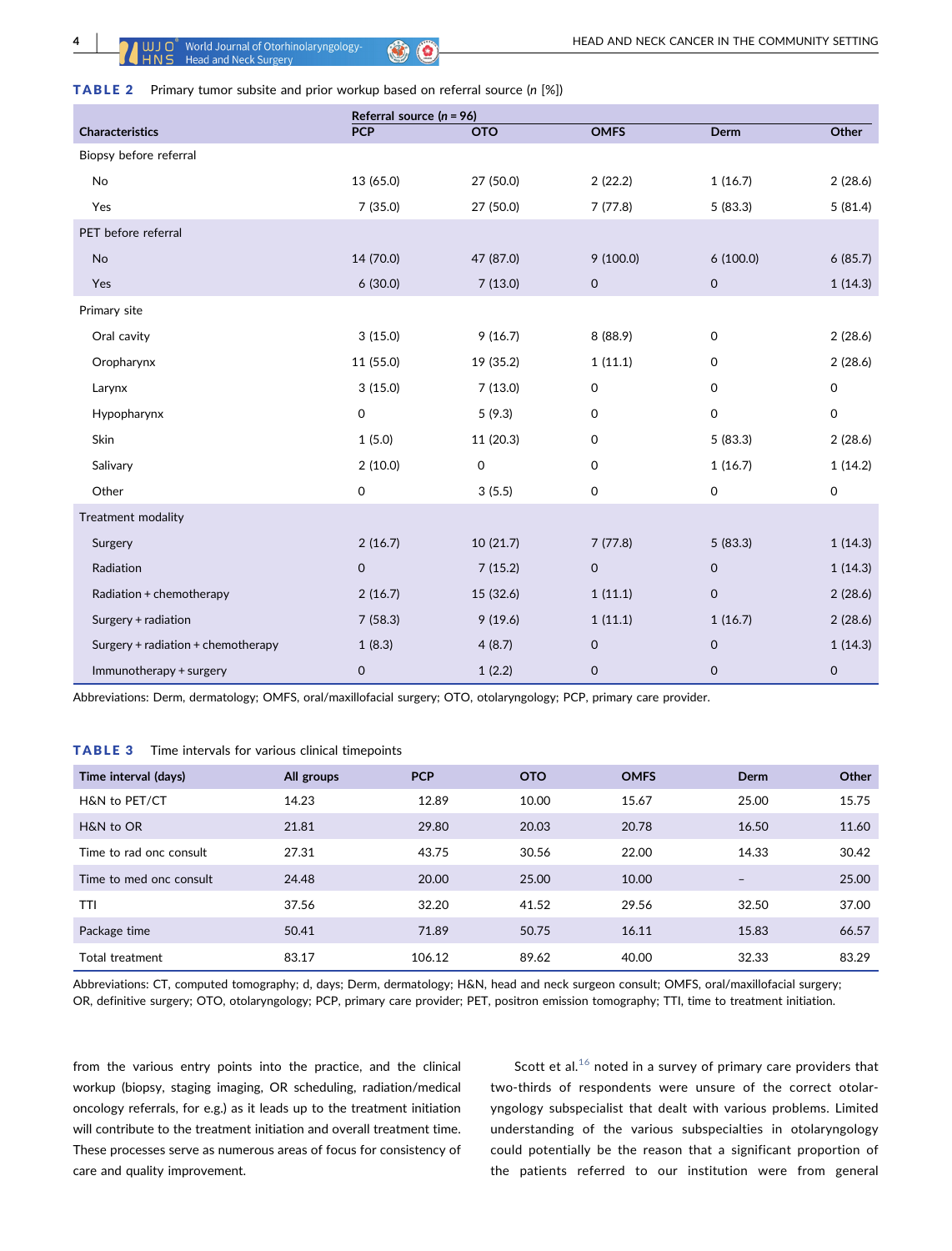otolaryngology over that of direct primary care referral. We also observed differences in the extent of workup of the patient before the referral, where in most cases referred by dermatology and oral surgery, no staging or cross‐sectional imaging had been obtained. Primary care and otolaryngologists were less likely to have a tissue confirmation at the time of referral. This may be related to the high degree of clinical suspicion, desire for biopsy by specialist, or individual clinical workflow or comfort which may not accommodate for a biopsy prior. Interestingly, in the case of primary care referrals, patients with biopsy-confirmed malignancy were more likely to have PET/CT before referral than biopsy-confirmed patients from otolaryngology. While this additional workup before head/neck surgery consult may be beneficial, it may be at the expense of prolonged initiation time given that in this study the date of the head/neck surgery visit serves as the start date and workup by external provider before that date is not reflected in the time. One can estimate that at the primary care visit when presumed pathologic adenopathy is encountered, that a referral to schedule biopsy with interventional radiology is placed (often requiring labs first), followed by pathology finalization, then when confirmed, ordering and scheduling the staging PET/CT. This workflow may take several weeks. When one factor in cases that may be initially referred by primary care to general otolaryngology for further workup, by the time the patient presents to the head/ neck clinic, the patient has seen three different providers before initiating treatment. Given the time associated with staging workups, it is easy to demonstrate the value of such quality improvement efforts as point of care biopsy with rapid adequacy, prompt pathology turnaround, and readily available clinic slots for head/neck surgery, radiation, and medical oncology clinic availability in terms of reducing initiation times.

Since the time of this study, an additional radiation oncology provider has been added to accommodate the influx of patients from this head/neck oncology practice given this was identified as an area for improvement in the prolonged treatment time cohort. Goel et al. $17$  noted the minimum threshold for package time before mortality risk begins to rise is less than 83 days. Adjusting for all measured factors, all patient averages within our study fell below this threshold, inferring no significant mortality risk as a result of delays in package time.

A limitation of this study is the heterogenicity, thus meaningful comparison of treatment initiation and package times of the cohort cannot be performed. Despite different subsite or histology, the majority of head and neck cancer patients share very similar initial workup with prompt biopsy, quick/reliable pathology turn around, prompt staging imaging, tumor board evaluation, and then either OR scheduling, or readily available radiation/medical oncology evaluation/treatment. Additional evaluations such as nutrition, speech pathology, dental, audiology are commonly occurring simultaneously. In the case of a p16 positive versus p16 negative oropharyngeal cancer patient for example, while staged differently, will have similar initial workup and thus we feel that it is appropriate for this analysis to consider these patients in the same

SETHI ET AL.  $\begin{array}{|c|c|c|c|c|c|}\hline \text{S} & \text{Word Journal of Otorhinolaryngology-} \\\hline \end{array}$ 

group given this is not a survival analysis. Particular patients treated with single modality therapy, particularly surgery, will inherently have shorter initiation, package, and overall treatment times. Given this, we found the more meaningful analysis to include the referral sources and prior workup as well as the timing associated with such items as time to PET/CT and finalized pathology which will be similar between all patients. In addition, patients who were treated with definitive radiation undergo very similar treatment initiation pathways in that a comparison for treatment time can be appropriate regardless of subsite or stage. One can argue against any combination of a cohort for comparison given that more advanced stage and higher acuity patients may be able to be moved through the system faster and result in reduced initiation times. While this may be true, these cases are more often the exception than the rule and while there are always ways to expedite care within the healthcare system, improved consensus as it relates to acceptable initiation/package/treatment times and what constitutes delayed/prolonged times for the majority of cases (which do not present acutely) is also equally needed.

### **CONCLUSION**

Our results suggest that a comprehensive head and neck oncology program can be instituted in a community setting. In this study, referrals to the head/neck surgery clinic were noted to originate from multiple disciplines with varying degrees of imaging and/or biopsies. Given the initial staging, workup is quite similar for the majority of head/neck cancer patients, workflows that optimize new patient evaluation, rapid pathologic evaluation/results, prompt PET/CT scheduling, and coordination of timely consults with other members of the multidisciplinary team will benefit nearly all patients in terms of reduction in treatment initiation time regardless of subsite or stage. Given the known relationship between treatment initiation and survival, additional investigation is warranted as to how best to define standards and consensus as to what constitutes a treatment delay.

#### CONFLICT OF INTERESTS

The authors declare that there are no conflict of interests.

#### ETHICS STATEMENT

This study has been approved by the Thomas Jefferson institutional review board.

#### AUHTOR CONTRIBUTIONS

Harleen K. Sethi: study design, acquisition of data, statistical review, manuscript preparation, final review. Elijah Walker: study design, acquisition of data, statistical review, manuscript preparation, final review. Travis Weinsheim: study design, acquisition of data, statistical review, manuscript preparation, final review. Matthew J. Brennan: study design, acquisition of data, statistical review, manuscript preparation, final review. Christopher E. Fundakowski: